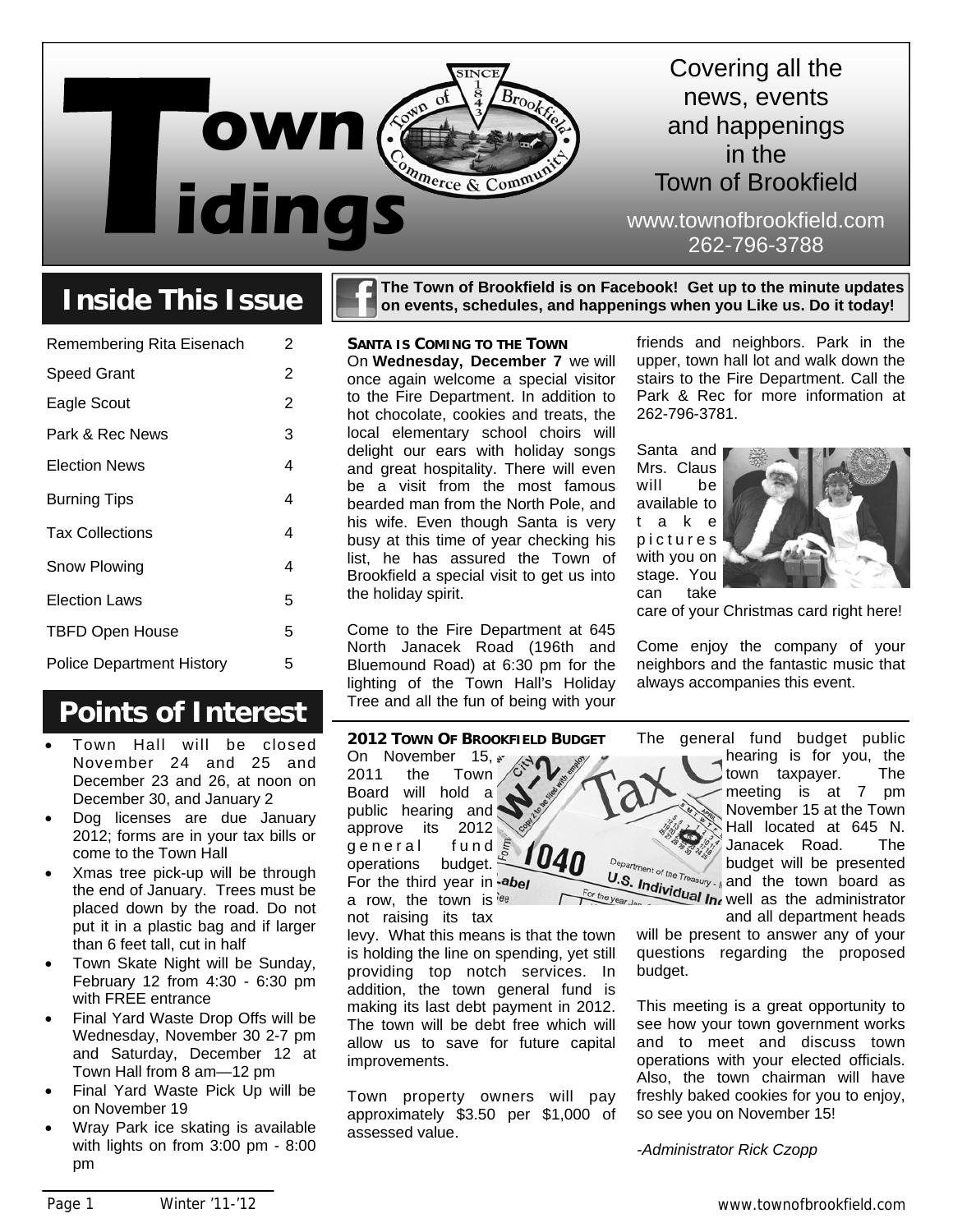#### **RITA EISENACH**

We remember the passing of Rita Eisenach this past month and all that she and her husband, Bob, did for the town. They began the town's Little League program in 1960 and were instrumental in creating, expanding, and running many of the Park & Recreation programs that you still can see and participate in today.

They were able to use Pleasant Hill and Hillcrest Schools to run many programs including basketball, arts, games, and softball programs. Marx Park was developed under her watch as well and the Fourth of July Picnic and Parade became a town institution through her tireless volunteer efforts.

Tennis lessons, family trips, a run/walk and other activities were a few more of the activities you saw in the 70's through her efforts. She also raised nine children in this time!

Look for recognition of Rita at the Annual Meeting in April and thanks to all the family members and former participants in Rita's activities for sharing their incredible stories.

#### **EAGLE SCOUT**

An Eagle Rank Presentation Ceremony for Clayton Lewis was held at St. John's Lutheran Church on May 13. Jim Kieso, the troop unit commissioner representing the



Potowatomi Council. p r e s e n t e d Clayton with his Eagle Badge. His grandfather, W illiam Lewis, gave t h e presenter's address. The t r o o p presented an

impressive scout values candle light and flag ceremony. A reception with refreshments and an Eagle cake followed.

Clayton lead the organization and implementation of the renovation of the Brookfield Manor Park Trail by laying wood chips to make a pathway. He earned 36 Merit Badges.

#### **SPEED GRANT**

The Town of Brookfield Police Department has received a \$15,000.00 grant from the Wisconsin Department of Transportation Bureau of



Transportation Safety to crackdown on speeders. The funds may be used to pay for officers' overtime and to purchase new equipment for improved enforcement.

Speeding is prevalent and deadly in Wisconsin. In 2010, speed-related crashes



were listed as a contributing factor in 18.3% of all crashes and almost 32.5% of all fatal crashes. 168 people died in these crashes. Excessive speed is often associated with other high-risk behaviors that increase the likelihood of a crash and of

significant injury or death occurring, these include following too closely and failure to wear safety belts.

We are striving to get drivers to comply voluntarily with the posted speed limits and other traffic laws in order to prevent crashes. Our goal is not to write more speeding tickets. However, if voluntary compliance fails we will not hesitate to enforce speed limits and other traffic laws. A speeding ticket costs hundreds of dollars. But the real price you pay for exceeding speed limits is endangering your life and the lives of everyone else on the road.

The grant will run through September 2012.

*-Chief Chris Perket*

#### **RADAR SPEED TRAILER - SPEED MONITORING AWARENESS PROGRAM**

This past summer The Town of Brookfield Police Department acquired a Radar Speed Trailer by receiving funding through the Wisconsin Department of Transportation. This device can be deployed to locations where the police department receives requests for monitoring the speed of

traffic. The Speed Trailer reads the speed of an approaching vehicle and displays it on a large digital board on the trailer. Speeds at or less than the speed limit will be shown in a solid amber color and for speeds over the speed limit, it will display a flashing readout. A message indicating "SLOW DOWN" can be set to flash or red and blue lights can flash

as ways to catch the motorists' attention to their speed. The speed limit sign for that particular roadway is placed above the digital display board. In addition, the trailer can also record each vehicles speed and provide statistical reports for use in the analysis of providing additional

enforcement in that neighborhood or roadway and for determining other methods for reducing vehicle speeds.

This device provides feedback to the motorist of their speed and brings their speed to a higher level of attention letting them know to slow down if they are speeding. Many times motorists are not aware they are speeding.



Traffic safety is a priority for this community. As speed awareness goes up, motorists slow down, making our neighborhoods and roadways safer. This speed enforcement awareness program benefits the citizens and visitors of the Town of Brookfield as it has an impact on all motorists, bicyclists, and pedestrians who travel our roadways.

This helps the department deploy limited resources more efficiently.

If you would like your street to be considered for monitoring and placement of the radar speed trailer please contact the Town of Brookfield Police Department at 262-796-3798.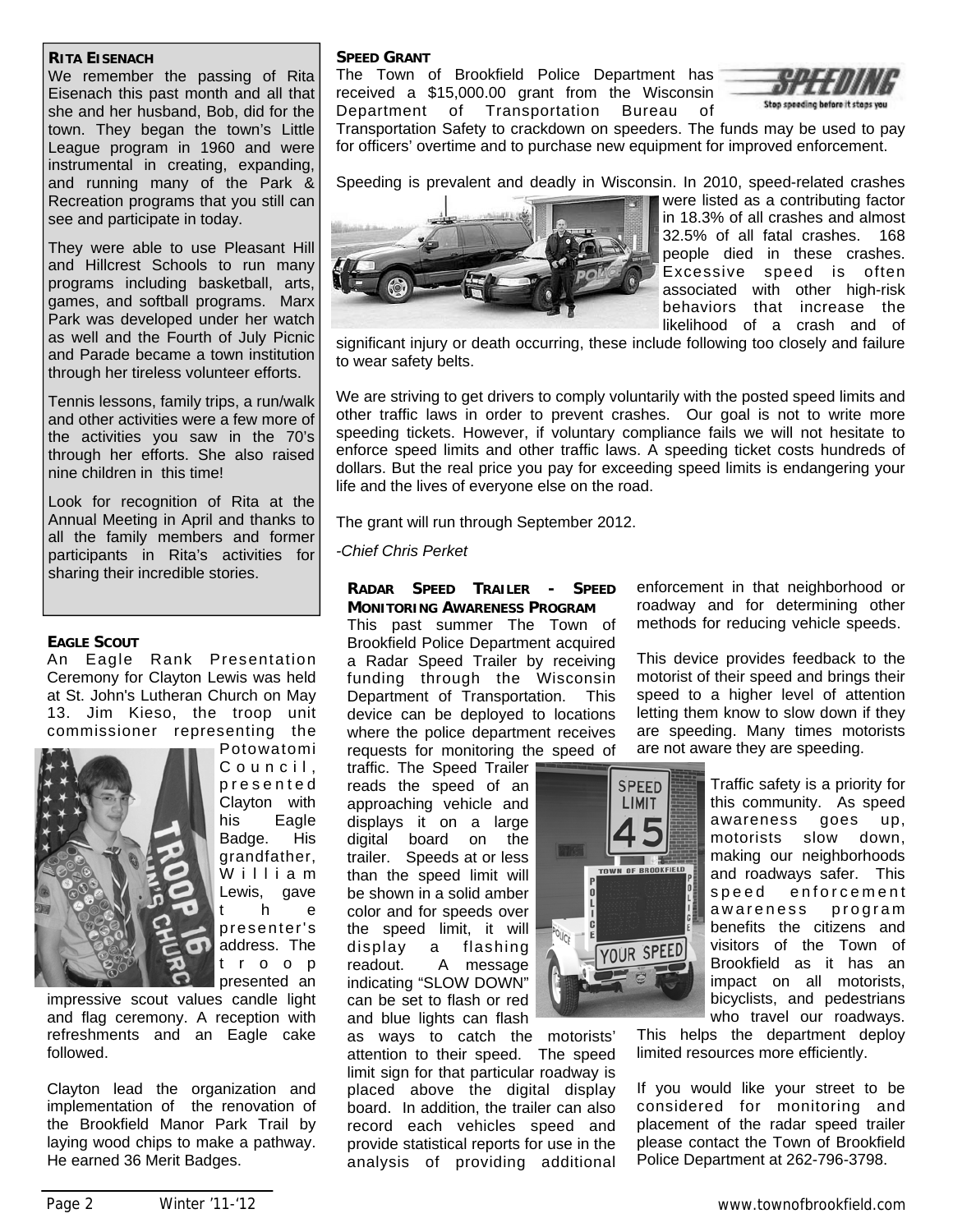#### **PARK & REC NEWS**

#### **COOKING CLASSES Fast & Fabulous Homemade Bread, Soup & Salad...**

*January 23, 2012; 6:30 - 9:00 pm* 

The smell of fresh bread baking in the oven; nothing says comfort quite like it or fills the kitchen with such warmth. But, bread baking can be a tedious, time consuming affair that most of us don't want to attempt.

Today, though, I will show you that you can mix up fresh dough and bake up a delicious loaf in just minutes a day. No "knead" to worry about kneading or proofing or testing the dough for ripeness--just mix and go!

You'll sample Artisan-style breads such as *Herbed Baguette or Whole Wheat Peasant Loaf, served with Italian Wedding Soup, Simple Italian Salad and Chocolate Glazed Brownies for dessert.* 

#### **Comfort Foods for the Long Winter!**

#### *February 20, 2012; 6:30 - 9:00 pm*

This class will show you how to cook a great stick-to-yourribs meal for your family, using all the goodies in your cupboard. I'll provide you with a pantry list to help keep your kitchen well-stocked so that you can come home from work and whip up a great meal without a special trip to the grocery store. You'll sample…

*"Kitchen Sink" Chicken & Veggie Soup, Garlic Rolls, Ovenfried Chicken with Barley Pilaf and Glazed Carrots, and Monster Cookies for dessert* 

#### **Fast and Fabulous Chicken**

#### *March 19, 2012; 6:30 - 9:00 pm*

This program uses chicken in fabulous dishes designed for weeknight dinners. These recipes are easy on your time and budget. Most have 5 ingredients or less and use items you have on hand along with convenience products. And all dishes are on the table in 30 minutes or less. You will taste *Santa Fe Chicken Quesadillas, Mediterranean Pasta (in minutes!!), Easy Chicken Enchiladas, Staci's Chicken Piccatta and Chicken and Feta Tostadas.* 

Instructor: Staci Joers

**WHERE:** Town Hall

**FEE:** \$25

#### **SPRING SOCCER**

Registration for the Spring Soccer Season will begin February 21 and run through March 8, 2012. Make sure to come in early to assure formation of teams and volunteer to be a coach. You'll save \$5.00 per child on your registration fee and get to



spend extra time with your kids. The commitment is only one hour per week and the time is priceless.

Practices are held at Wray Park once per week for five weeks beginning around April 16, 2012. There is no travel and games are played within the practice schedule.

#### **ART ATTACK**

All classes will be at Town Hall. Register immediately.

#### **Toddler and Me Art Explorers**

This one time class is for a parent/guardian and their 3-4 year old child. Let your child start exploring art concepts while taking the mess outside your own house. Finger paint, stamp and explore. Please dress children in smocks or clothing that is ok to get messy. Parents are required to stay for the entire class. Class will be set up with stations for children to try as many or as few as they like.

| <b>WHEN:</b> | Saturday, January 16, 2012 |
|--------------|----------------------------|
|              | 10:00 am - 11:00 am        |
| FEE:         | \$25                       |

#### **Crazy Crafters**

Purple, green, gold and every color to be seen. This one time hour and a half long class lets kids get out some of their winter blahs by making bright colored, fun arts and crafts. They will get to try several fun materials and projects in this exploratory class. Please be aware that projects will not have time to dry before coming home with you but we will do our best to package them so they do not make a mess in transport.

**WHEN:** Saturday, January 28, 2012

 1:00 pm - 2:00 pm **FEE:** \$25

#### **TOWN SKATE NIGHT**

Skate away those long winter blues! Just come on down to Skateland at 1931 E. Main St. in Waukesha and strap on

some skates. Who needs an excuse to get out of the house during the winter...but here is one anyway! Roller-skates will be provided or you can bring your own (including rollerblades!) We'll skate the day away listening to music and just gathering



with all of our Town friends and families. Make sure you are there!!!

**WHERE:** Waukesha Skateland

**WHEN:** Sunday, February 12, 2011 4:30 p.m. - 6:30 pm

**FEE:** FREE (proof of residency required; skate rental \$2 or bring your own)

#### **SPRING REGISTRATION DAY**

On Saturday, March 31 from 8:00 am - 9:30 am at the Town Hall, Park & Recreation Registration will take place. Come in to sign up for all your spring and summer recreation needs including tennis, golf, art, baseball, softball, photography, kayaking and so much more.

Look for your 2012 Spring/Summer Rec Guide in the mail in February or go to the website at :

www.townofbrookfield.com

**FEE:** \$25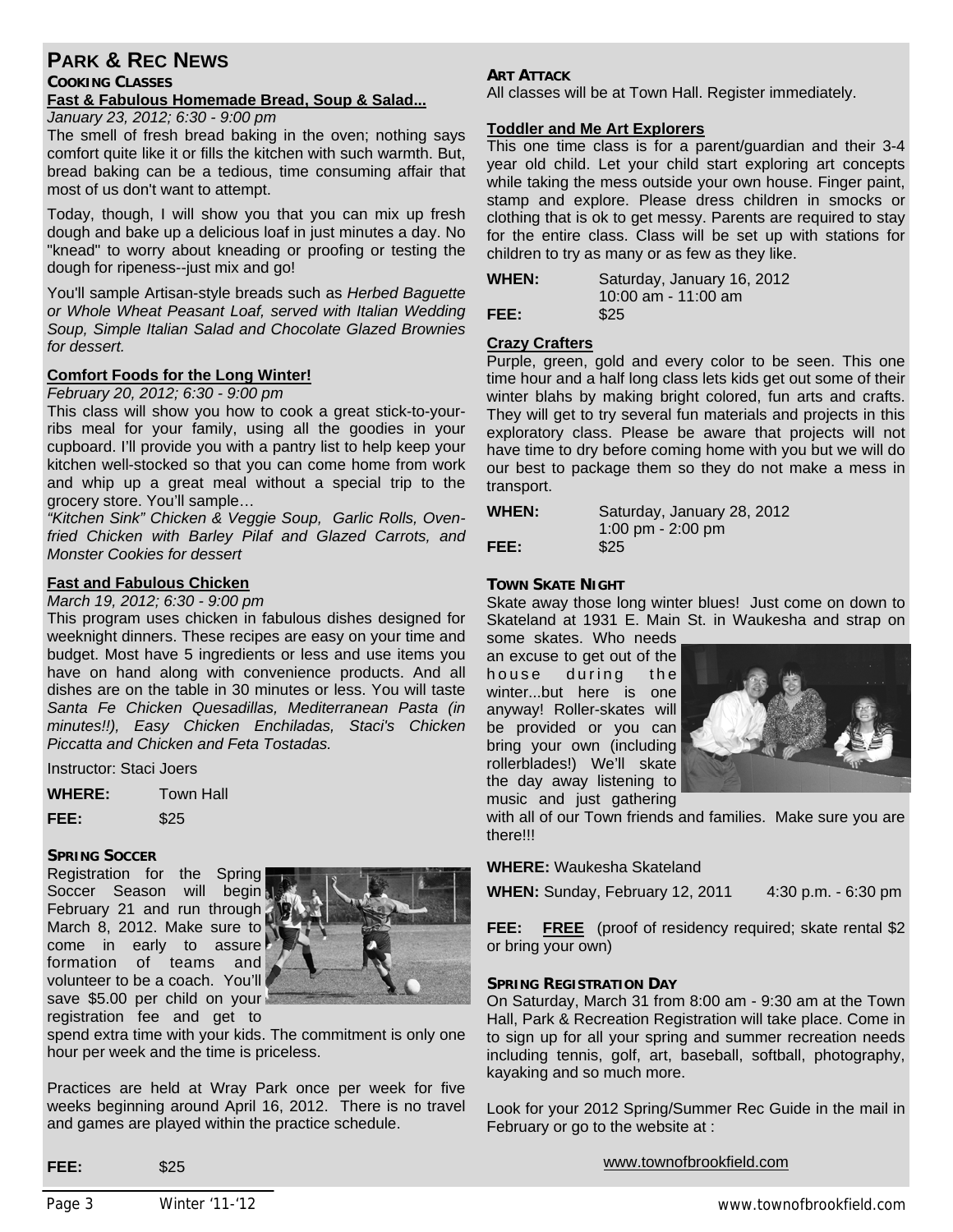# Clerk's Corner

# Read the Town Notification Boards

These Boards are located at:

Marx Park Town Hall Mayrose Blvd. Davidson Rd. Weyer Road Wisconsin Ave. and Woelfel Rd.

- Attend Town Meetings. All town meetings are held at Town Hall, 645 North Janacek Road
- Visit the town website at www.townofbrookfield.com for agendas, minutes and town information.
- Read the Waukesha Freeman and Milwaukee Journal/Sentinel for notices and updates.

#### **Just stop in!**

The Town hall is north of Bluemound Road on Janacek Road (196th and Bluemound). Call us 8:00 am to 4:30 pm Monday through Friday at 796-3788 for additional directions or information.

| <b>Town Hall Numbers</b>                       |          | <b>Clerk of Courts</b>     | 796-3780 |
|------------------------------------------------|----------|----------------------------|----------|
| <b>Emergency:</b><br><b>Police and Fire</b>    | 911      | Park & Recreation          | 796-3781 |
| Police Dept. Administration<br>(non-emergency) | 796-3798 | <b>Building Inspection</b> | 796-3790 |
| Police 24-hour Dispatch                        | 446-5070 | <b>Town Hall</b>           | 796-3788 |
| Fire Dept. (non-emergency)                     | 796-3792 | <b>Sanitary District</b>   | 798-8631 |

#### **BURNING TIPS**

A burning permit for residential burning is not required as long as the following conditions are met:

- 1. There is no burning of: garbage, material producing a noxious odor, material creating a health hazard, flammable liquids, open areas of standing grass, woods or brush, or combustibles in an amount exceeding two feet in height and five feet in diameter
- 2. Burning is only allowed during daylight hours
- 3. No burning when winds exceed 10 miles per hour
- 4. Burning in roadways or ditches is prohibited
- 5. Burning must occur at least 25 feet from the front lot line, 15 feet from the side lot line and 10 feet from the rear lot line
- 6. Adequate protection, such as a garden hose or fire extinguisher, must be readily available
- 7. When burning in a container, it must have a wire mesh cover with an opening of 1/2 inch or less and be more than 25 feet from any building

#### **TAX COLLECTION HOURS**

Waukesha County Treasurer (located in the Waukesha County Administration Building at 515 W. Moreland Blvd.) will be collecting property taxes once again for Town of Brookfield residents. Make checks payable to *Waukesha County Treasurer*. Mortgage checks issued to you and/or your spouse need to be endorsed by all parties. Use the preaddressed envelope included with the tax bill to mail payments. To pay in person, their office hours are Monday - Friday, 8:00 am to 4:30 pm.

There is a depository box available 24 hours a day located east of the Administration Center across from Door 35. Refund checks will be issued in approximately six weeks.

Waukesha County administrative offices are closed 12/23, 12/26, 12/30, 1/2.

For further information or to pay o n l i n e , g o t o www.waukeshacounty.gov or find information at the town's website at www.townofbrookfield.com.

**ELECTION NEWS Spring Primary February 21, 2012** 

> **Spring Election April 3, 2012**

**Two Town Board Supervisors** will be up for election in Spring 2012. Town residents may pick up candidate packets at the Clerk's Office starting November 2011.

The packet will contain a Campaign Registration Statement, Registration Requirements, Declaration of Candidacy, and Nomination Papers for Nonpartisan Office.

The first day nomination papers may be circulated is **Thursday, December 1, 2011**. Papers must be turned in to the Clerk's Office **no later** 



**than 5:00 pm on Tuesday, January 3, 2012**.

Go to the State Elections Board website for more information at elections.state.wi.us/

#### **SNOW PLOWING SEASON UPDATES AND REMINDERS**

Residents please check your mailboxes and lamp posts and repair them if they are loose, damaged or not adequately supported. Be sure that road right-of-way is



clear of any objects, or obstacles because hazards can cause damage to public and private property when plowing. If your mailbox is damaged by a plow, please contact the Town Hall at 796-3788.

#### **SNOW TO BE REMOVED WITHIN 24 HOURS**

The owner and occupant of any lot or parcel in the Town abutting upon a public sidewalk shall, within 24 hours after the cessation of any storm during which snow has fallen, remove or cause to be removed from the portion of such sidewalk abutting his property all snow and ice which accumulated thereon.

Depositing snow on public right-of-way is also prohibited and you may be cited for non-compliance.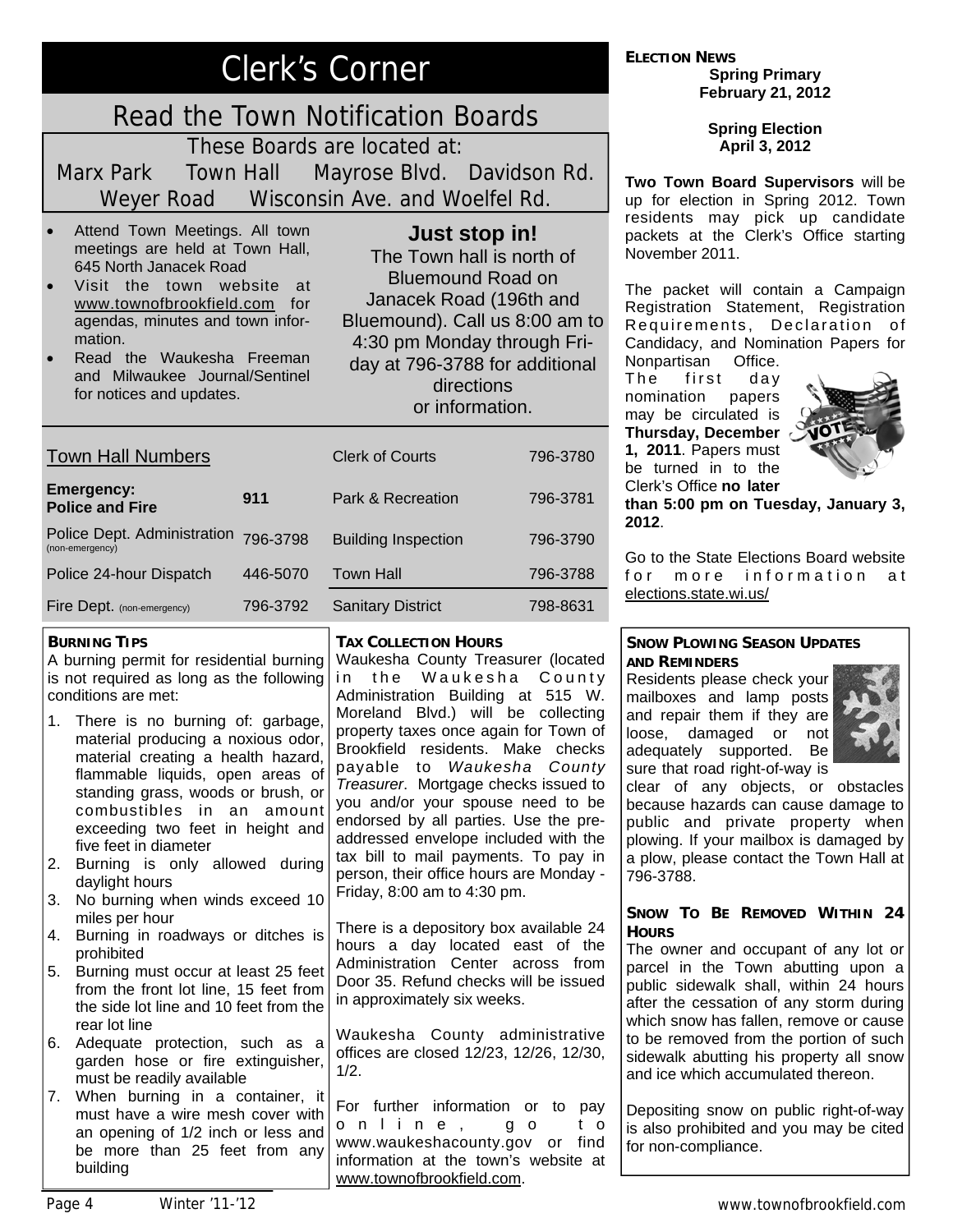#### **WISCONSIN ELECTION LAWS - PHOTO IDENTIFICATION**

Beginning in 2012, you cannot receive a ballot until you have met ID requirements. Wisconsin does not issue a separate "Voter ID" card. Instead you must use one of the photo IDs listed below.

Your photo ID does not need to show a current address.

Acceptable forms of Photo ID

- Wisconsin driver license\*
- Wisconsin DOT-issued photo ID card\*
- U.S. passport\*
- Military ID card\*

\*The above documents may not have expired earlier than the date of the last November election.

- Certificate of naturalization issued within last two years
- Unexpired Wisconsin driver license or state ID receipt
- ID card issued by a federally recognized Indian tribe in Wisconsin
- Unexpired ID issued by a Wisconsin accredited university or college that contains an issuance date, student signature, and expiration date within two years of issuance, along with a separate document showing proof of current enrollment.

If you are eligible to vote but do not have an acceptable ID, you may obtain a free ID for purposes of voting. Please visit http://gab.wi.gov and click "Voter Photo ID" for more information.

#### **POLICE DEPARTMENT HISTORY**

The Town of Brookfield Police Department has as varied a history as the town itself. The earliest records of law enforcement protection to town citizens was in 1941 when a man named William Wolcott was sworn in as the first Constable. His duties included most of the same duties your officers do now. Back in the 40's, he was also responsible for issuing driver's licenses! The "test" usually involved a resident driving around with Constable Wolcott in the passenger's seat!

In the 1940's there was no serious crime in the town and traffic was only just beginning to be a problem. The end of 1945 saw the close of World War II and the westward expansion and growth of the town. In 1948 Constable Wolcott was appointed "Chief Constable", and needed help. He appointed Lawrence Majeskie as Sergeant to assist him. The police department was formally recognized with the elimination of the Constable position and making the Chief Constable the "Chief Officer" of the Town of Brookfield Police Department in 1955. Since then the title has been

changed to simply "Chief" and remains that way today.

Prior to joining the department as a Sergeant, Majeskie had been a deputy sheriff with Waukesha County. He had been a resident of the town for over 50 years and was known to the residents simply as, "Larry".

When asked in a 1957 newspaper article what his biggest frustration was, he replied, "Goerke's Corners". (Not much has changed in 50+ years!) The two lane road between Madison, Waukesha and Milwaukee became a "bottleneck" with traffic and contributed to the major problems that occurred on the narrow thoroughfare.

Next in line to take the post of the Chief was Harlan Ross, who was appointed in 1973 to replace Majeskie. Ross, affectionately known as, "Barney" came to the Town of Brookfield from the Village of Big Bend to assume command of the department when the simpler and easier times were on their way out. Town residents now locked their doors and windows and crime nearly doubled between 1986 (764) to 1987 (1,472) because of residential development and the expansionist



The Town of Brookfield Fire Department held their Open House on Saturday, October 1. Flight For Life flew in and there were fantastic activities for all. Thanks to those who came.



movement. Theft, drunk driving, drugs and even murder were now being reported. Pressure during Chief Ross' tenure continued. After 14 years as the Chief, a request of the Town Board was made for help. Calvin Williams was hired in 1985 and became a full time officer in 1986. During Chief Ross' 17 years at the Town of Brookfield Police Department, he had hired nearly 100 officers on a part time basis in a training conjunction with the Wisconsin Department of Justice.

Chief Ross' philosophy was based on public relations–doing things not police related. He enjoyed the families of the town who most he knew by name. He retired from the department August 10, 1990.

At present, the position of Police Chief is held by Chris Perket. He is supported by a team including one Captain and two Sergeants (one assigned to patrol supervision and one to investigation supervision). Sixteen Police Officers now round out the roster in both part time and full time positions, along with a full time administrative assistant.